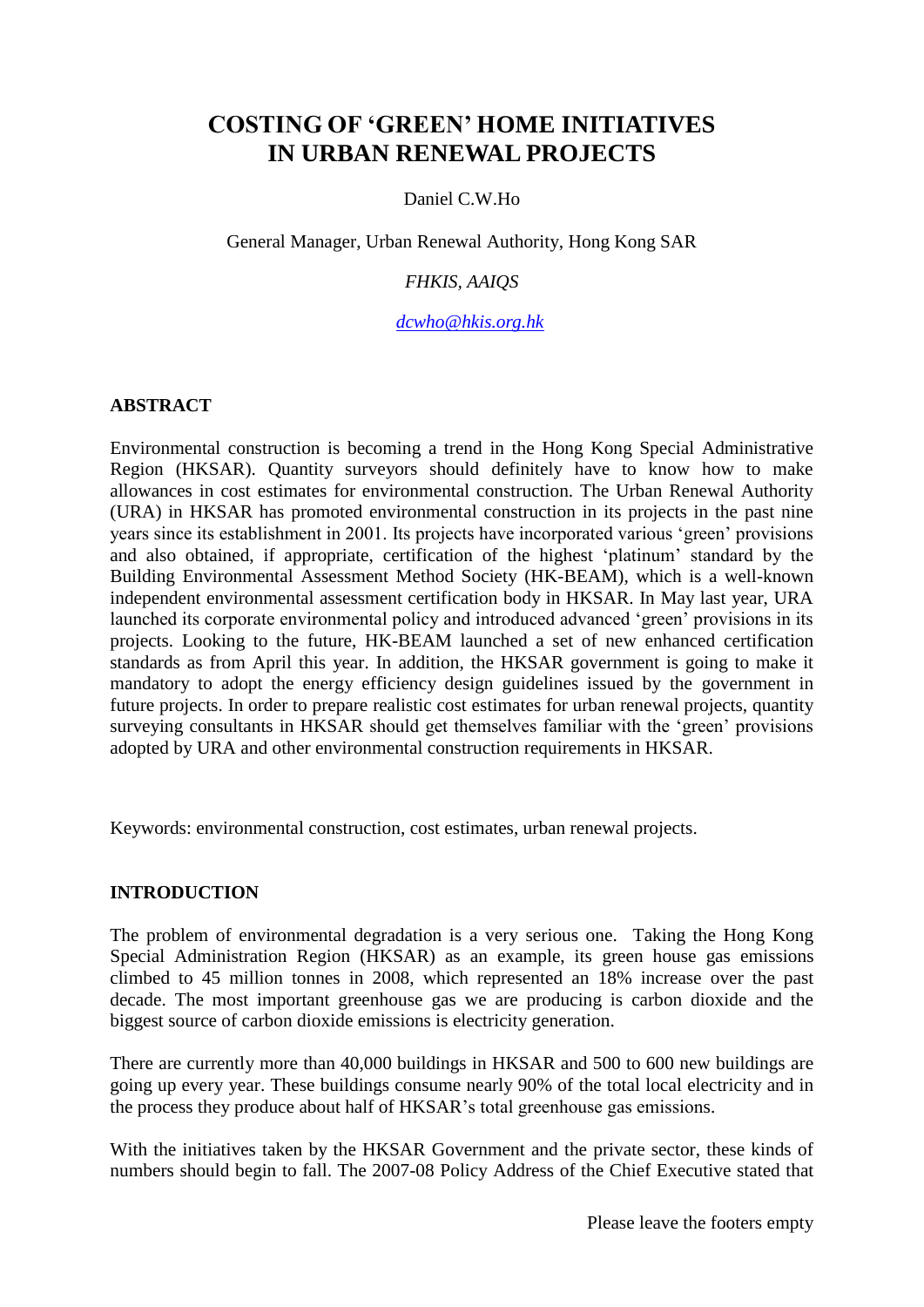"Hong Kong will honour its pledge and seek to achieve a reduction in energy intensity of at least 25% by 2030 (with 2005 as the base year)".

There will always be more that can be done, and one major front remains unopened to build an environmentally sustainable future for HKSAR. It is possible to extend the reach of environmentally sustainable practices and policies into the residential area, where the people all live. This is what the Urban Renewal Authority (URA) has done since its establishment in 2001.

URA is a non-government body and endeavours to redevelop dilapidated buildings into new buildings of modern standard and environmentally-friendly design, and to promote sustainable development in the urban area of HKSAR, with most of its new buildings being residential buildings.

Environmental provisions in the development projects of the URA will gradually have a meaningful bearing on the overall construction costs. To provide realistic cost estimates for urban renewal projects, quantity surveying consultants working on URA projects should get themselves familiar with the "green" provisions adopted by URA and other environmental construction requirements in HKSAR.

## **URA'S ENVIRONMENTALLY SUSTAINABLE POLICY**

URA has all along stipulated that the design and construction of its redevelopment projects must be consistent with the government's Urban Renewal Strategy (URS). The guidelines set out in the URS contain, inter alia, the following environmental objectives:

- redeveloping dilapidated buildings into new buildings of modern standard and environmentally-friendly design; and
- promoting sustainable development in the urban area

Environmental sustainability is the rock on which URA is building its urban renewal strategy centering on its four core business areas viz. redevelopment, rehabilitation, preservation and revitalization (4Rs). URA"s policy on environmental sustainability is applicable for all its operations, i.e. 4Rs, but with emphasis on redevelopment projects since this is the area where the most impact can be made by adopting "green" initiatives.

Since its establishment in 2001, URA itself has been awarded four BEAM platinum ratings, the highest distinction possible, for the environmental sustainability of four projects: Mount Davis 33 in Kennedy Town, Vision City in Tsuen Wan, i-home and Florient Rise in Tai Kok Tsui. Further, there are three projects that have provisionally obtained BEAM platinum ratings. They are a testament to URA"s commitment to environmental sustainability in its redevelopment projects.

In May 2009, URA promulgated its environmental policy, which has been posted onto its web site [\(www.ura.org.hk\)](http://www.ura.org.hk/). The policy is the logical, even predictable, evolution of the URA"s work to date, which has done much in tackling urban decay and helping those less fortunate in society to improve their living conditions. In formulating the policy, URA has also taken on board the experience of many cities overseas. It has drawn on the latest environmental technology and sought the advice of leading experts with hands-on experience in the field.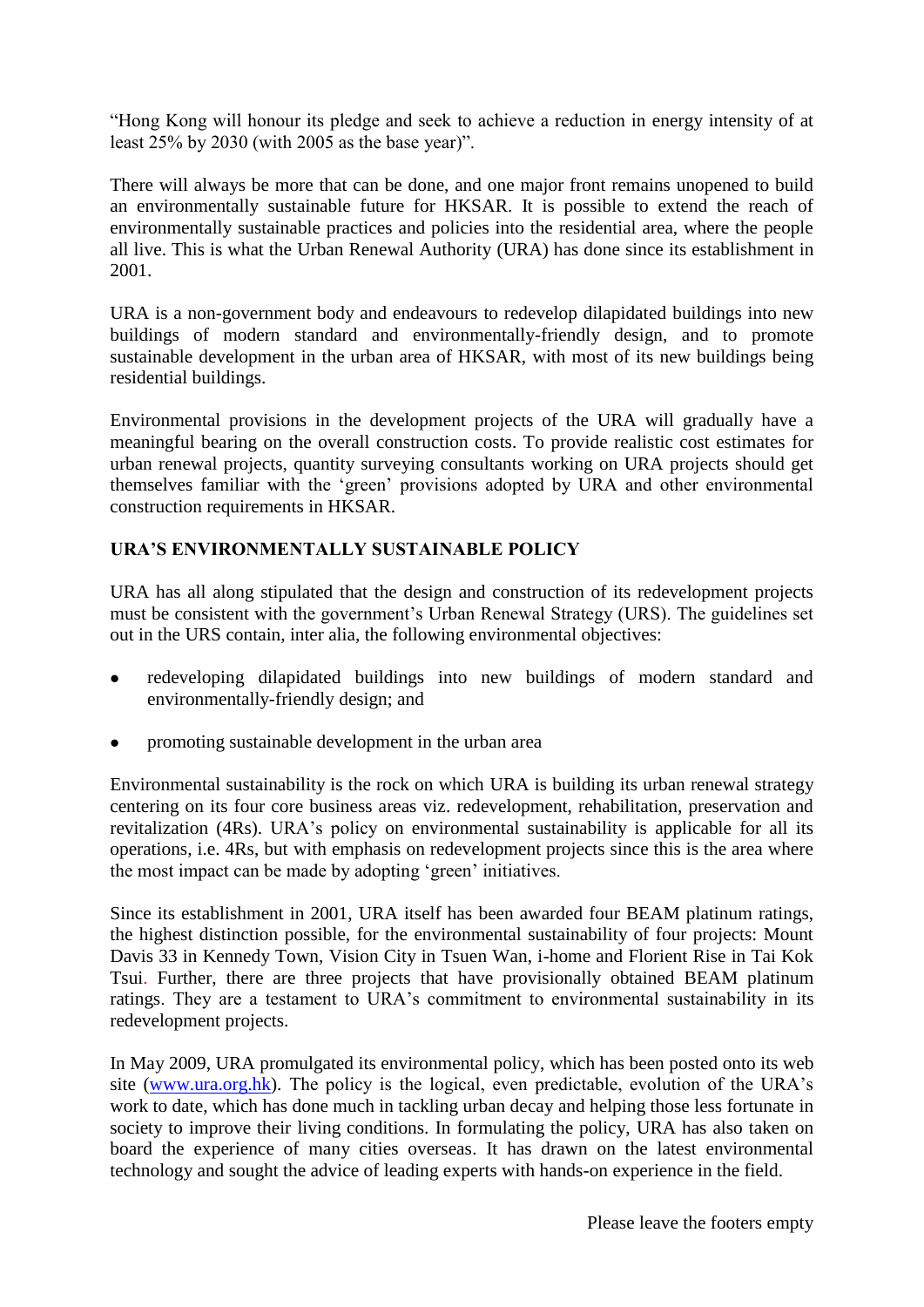In the policy, URA has made commitments to reduce consumption of resources, adopt technologies that minimize pollution and implement projects in such a way as to minimize adverse environmental effects. URA hopes that its efforts will help boost public awareness of the importance of environmental sustainability, and encourage participation by stakeholders and the community at large in working together towards a sustainable future for our city. URA will endeavour to stay at the forefront and make a contribution towards the achievement of environmentally-sustainable development.

## **COMPREHENSIVE PLANNING IN ENVIRONMENTAL SUSTAINABILITY**

Technology alone is not the answer for environmental sustainability in project development. URA insists on proper planning and design to achieve environmental sustainability. It believes that smart planning and thoughtful design will together contribute just as much to environmental sustainability as technology alone.

For instance, since 2006 the Hong Kong Planning Standards and Guidelines require large scale projects over a certain site area to carry out air ventilation assessment (AVA). Notwithstanding that URA"s projects were usually not of the large scale as stipulated in the guidelines, URA has still adopted the guidelines and conducted AVA for its projects, where appropriate, under planning. The air ventilation assessment studies were to assist URA to explore a practical and feasible scheme for enhancing air ventilation for projects and their surroundings.

Also in consideration of the impact of development projects to the surroundings, URA also conducts daylight studies, where appropriate, on the proposed schemes of future developments in order to ascertain that there is no significant impact to the daylight environment of adjoining buildings. URA has also incorporated facilities into projects that enhance the traffic condition in the neighbourhood, e.g. provision of public light bus terminus and pavement widening at Langham Place in Mongkok and Vision City in Tsuen Wan. These facilities have eased traffic congestion and facilitated pedestrian flow in the urban areas.

Provision of public open space is also an important element in URA"s project planning. Since its establishment in 2001, URA has implemented 37 projects spreading over the urban area e.g. Central, Wanchai, Sheungwan, Shamshuipo, Mongkok etc. and have provided about  $200,000$  ft<sup>2</sup> of public open space. The greening in the open space can absorb carbon dioxide and thus help in slowing down climate change.

#### **DESIGN AND TECHNOLOGIES**

In terms of design and technologies, the URA's policy guidelines cover the following six main environmental provisions:

- 1) Energy efficiency
- 2) Water conservation
- 3) Environmentally-friendly building materials
- 4) Greening
- 5) Facilities for collection of recyclable wastes
- 6) Reduction of construction wastes and environmental nuisance during construction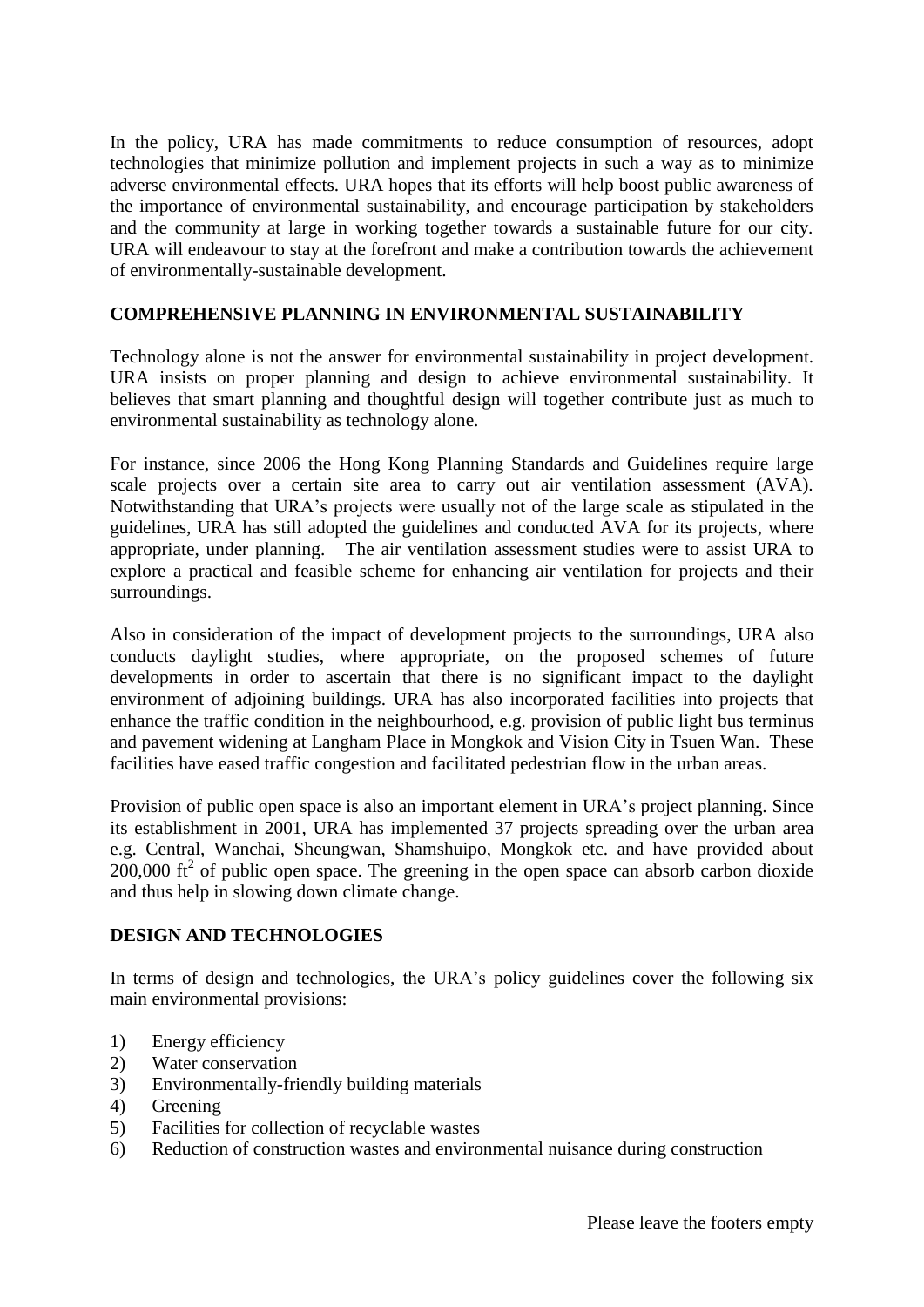It endeavors to look into practical technologies that can be adopted in its projects. Here are some examples of the environmental provisions that have been or will be incorporated into the projects of the URA.

## **Energy efficiency**

Since 1998, the Electrical and Mechanical Services Department of the HKSAR has issued a set of design guidelines on energy efficient building services, which include lighting installation, air conditioning installation, electrical installation, and lift and escalator installation. Compliance to these guidelines is on a voluntary basis. However, the government is proposing mandatory compliance in the near future.

URA, as an environmentally-caring organisation, has adopted the guidelines in its projects since its establishment. On top of this, URA projects have incorporated additional energy saving provisions. Examples of these provisions include maximizing the provision of natural lighting and ventilation in the building design, providing shading from the sun, procuring domestic appliances with energy labels, installing water-cooled chiller systems in lieu of aircooled chiller systems and using energy efficient electrical lighting.

URA has also explored other possible energy saving devices for incorporation into its future projects, such as:

1) High thermal performance structural fabrics

The climate in HKSAR is hot and humid. Appropriate glazing design, selection of materials and location of glazing openings will improve the thermal performance. Using solar control glass with low shading coefficient like low e-glass or tinted glass can reduce the solar heat gain and thus reduce the energy consumption for air-conditioning. In the HKSAR, it is common to use solar control glass in commercial buildings but not in residential buildings. It is the time that such glass type is considered for use in residential buildings in order to reduce overall cooling loads and heat island effects.

2) Renewable energy lighting systems

The emission of carbon dioxide can be minimized by using natural resources, i.e. the sun and the wind, for generation of power for street lamps. Hybrid street lamps use a combination of direct sunlight, wind and electric light working together in the same lighting system. The wind turbine and solar panels convert wind power and solar power into electrical energy which is stored in batteries for use by the lamp. To cater for insufficient electrical energy being generated by natural resources during calm and cloudy days, the lamp is backed up by switching to mains power, if necessary.

3) Natural lighting and ventilation

Using sunlight instead of artificial lighting for the indoor environment helps in the reduction of carbon dioxide emission from power plants. However, sunlight cannot reach the inner parts of the building. Light pipes can offer the solution by leading sunlight into the indoor environment. It can be installed at the landscaping podium garden to light up areas, e.g. car-parks, directly underneath.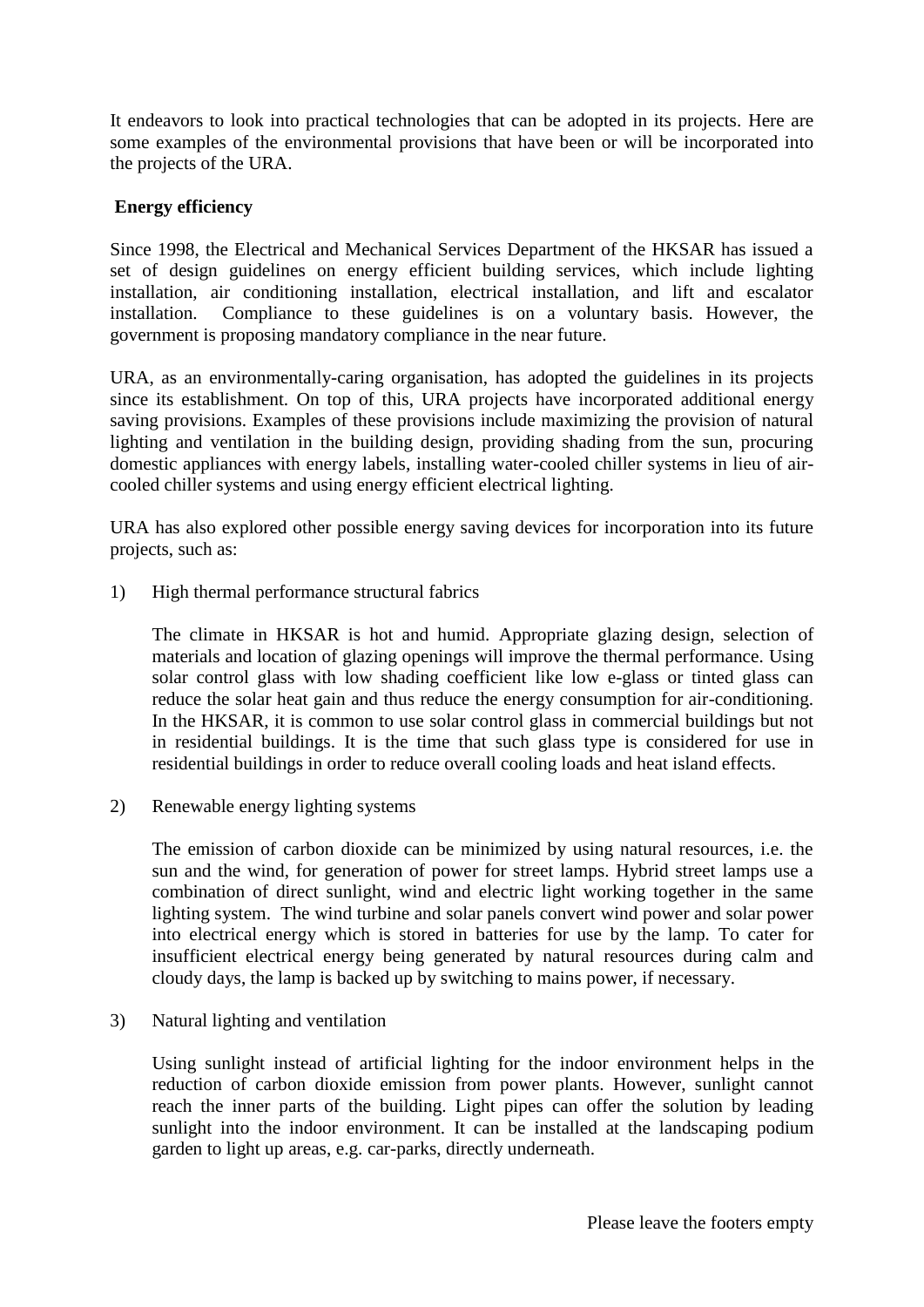Daylight transmission performance of light pipes is limited by distance. This problem may be overcome by electronic sunlight collectors. The collectors can be installed at the landscaping podium garden to collect sunlight through highly efficient lens. The sunlight is then fully reflected within the optical fibre connecting to the lens on one end and to the tailor made lighting fitment installed inside the building on the other end. The availability of sunlight can be maximized by means of a solar tracing device, which is motorized by solar electricity to allow the lens to rotate in line with the solar angle.

Wind catchers can reduce the operation period of mechanical ventilation system in the indoor space. It can be installed at the podium level to collect fresh air from the ambient environment and to divert the air through a vertical duct to the interior below for ventilation purpose. Both positive and negative wind pressures are used to deliver supply air and extract ventilated air.

4) Solar hot water system

The system is simple in construction. The solar thermal collector converts solar radiation into thermal energy and provides hot water. It can produce hot water at 900kWh per meter square. Certainly, such system is weather dependent. Availability of adequate sunlight for such system in congested urban areas being occupied by high-rise buildings may be difficult. However, such a system may be placed at the podium level of a development for supplying hot water to the clubhouse.

5) Lighting control and advanced energy saving light fittings

Lighting control such as occupancy sensor and timer control in common areas can reduce the lighting operation period during non-occupied period and save lighting energy consumption. Lighting control can be further enhanced by providing zoning for lighting.

Energy consumption can be minimized by installing energy saving lighting, such as LED, T5 fluorescent tubes, to common areas to limit the power consumption per square metre. For example, LED emergency exit signs can save up to 45% of light energy as compared with emergency exit signs with normal light tubes/bulbs.

6) Energy saving air-conditioning devices

Heat recovery system can reduce the ventilation load energy consumption by recovering cooling energy from exhaust air and pre-cooling the intake fresh air. It is estimated that this device can save up to 4% of the ventilation load of an air-conditioning system. Such device is commonly used in commercial buildings but can also be implemented in the club houses of residential buildings.

Demand control ventilation device can adjust the fresh air supply flow rate by monitoring the carbon dioxide concentration of the indoor areas. The operation hours of the air fans can suit the actual occupancy of the areas and thus the energy consumption by the air fans can be reduced.

#### **Water conservation**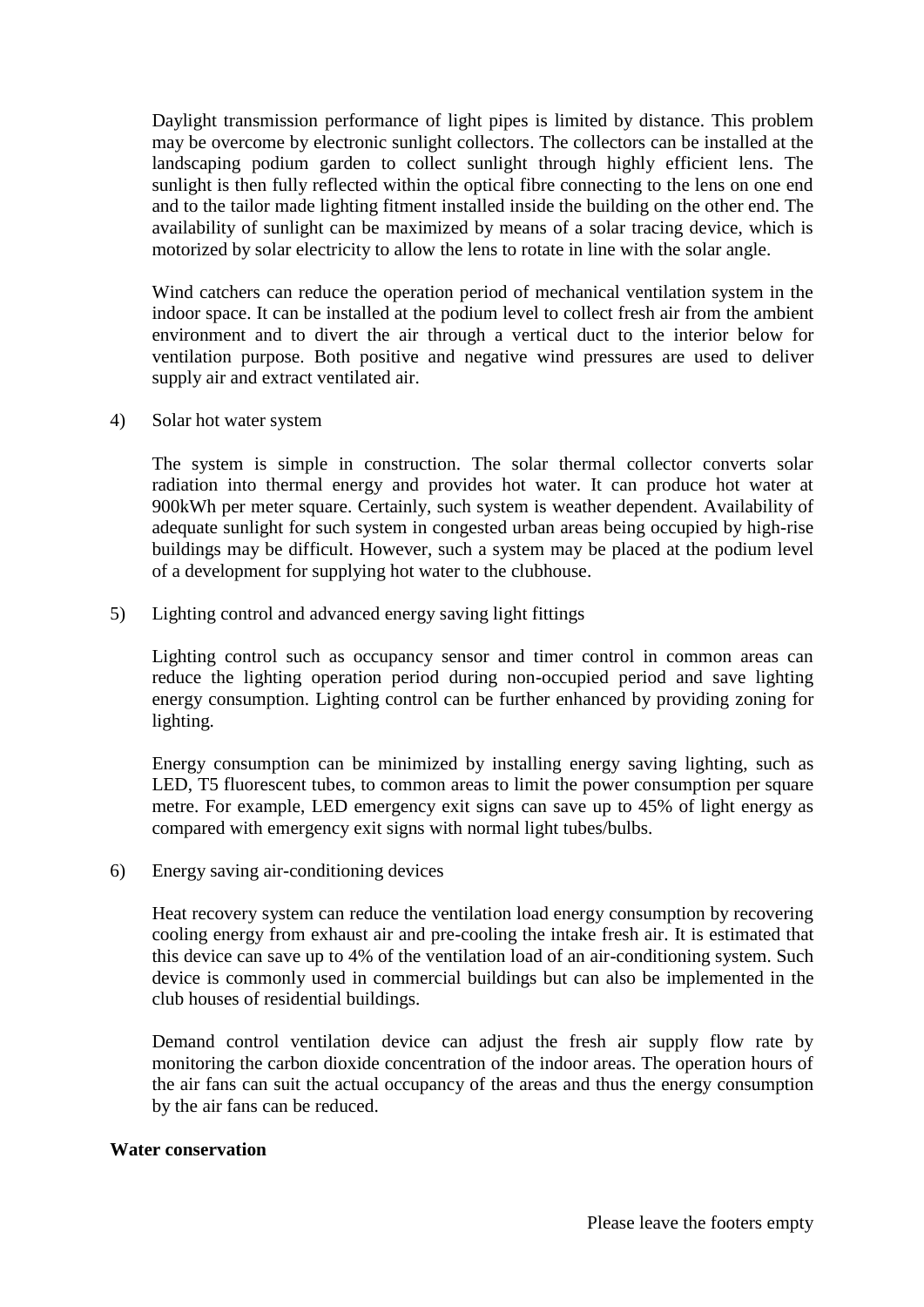Water is also one of the precious natural resources. Examples of measures that have been adopted by URA to reduce the use of water include:

1) Rainwater collection system

Rainwater can be collected and stored for use in non-portable purposes such as flushing, cleansing and irrigation. A rainwater collection system includes catchment areas for the rainfall and storage tanks of reasonable sizes.

2) Condensate water system

Condensate water from air-conditioners and air-handling units can also be collected for non-portable purposes including topping up water for cooling towers.

3) Low water consumption sanitary fittings

Water consumption can be reduced by installing taps with low flow rate, dual flushing and low-volume cisterns, automatic control urinals and automatic control taps. Low water consumption will also result in reduction of waste water and thus energy required for its treatment.

## **Environmentally-friendly building materials**

Focusing on recycled and recyclable materials and materials that don"t harm the atmosphere"s ozone layer is another important element in URA"s development projects. For instance, the safety matting of children playgrounds is made of recycled plastic bottles and rubber tyres. The timber-like external flooring to the landscaping areas is composed of recycled plastics and timber wastes. The refrigerants of air-conditioning units and components of insulation materials contain substances whose production and use result in a low level of damage to the ozone layer.

## **Greening**

It is easily the most aesthetically-pleasing and noticeable of all the environmental provisions. In addition, trees and plants can absorb carbon dioxide and thus assist in reducing global warming. They can also serve as an insulation layer for reducing heat gain and in return can reduce the need for air-conditioning.

URA development projects must make maximum use of landscaping in open spaces, on roof gardens, in street planting and in vertical greening. Generally, about 30 to 50 % of the uncovered areas in each development project will be covered with landscaping.

URA has explored various enhanced greening methods. Starting from the first URA project, Mount Davis 33, URA projects have laid turfs on roof tops, such as machine rooms, where possible. In order to explore possible means of providing vertical greening, URA appointed a consultant in 2006 to conduct a study. The first largest vertical greening panel in the URA projects with an area of about 800m2 was installed in Vision City located in Tsuen Wan. This large green panel was the co-effort of the joint venture developer and URA. This has set a precedent for the use of vertical panels in future URA projects.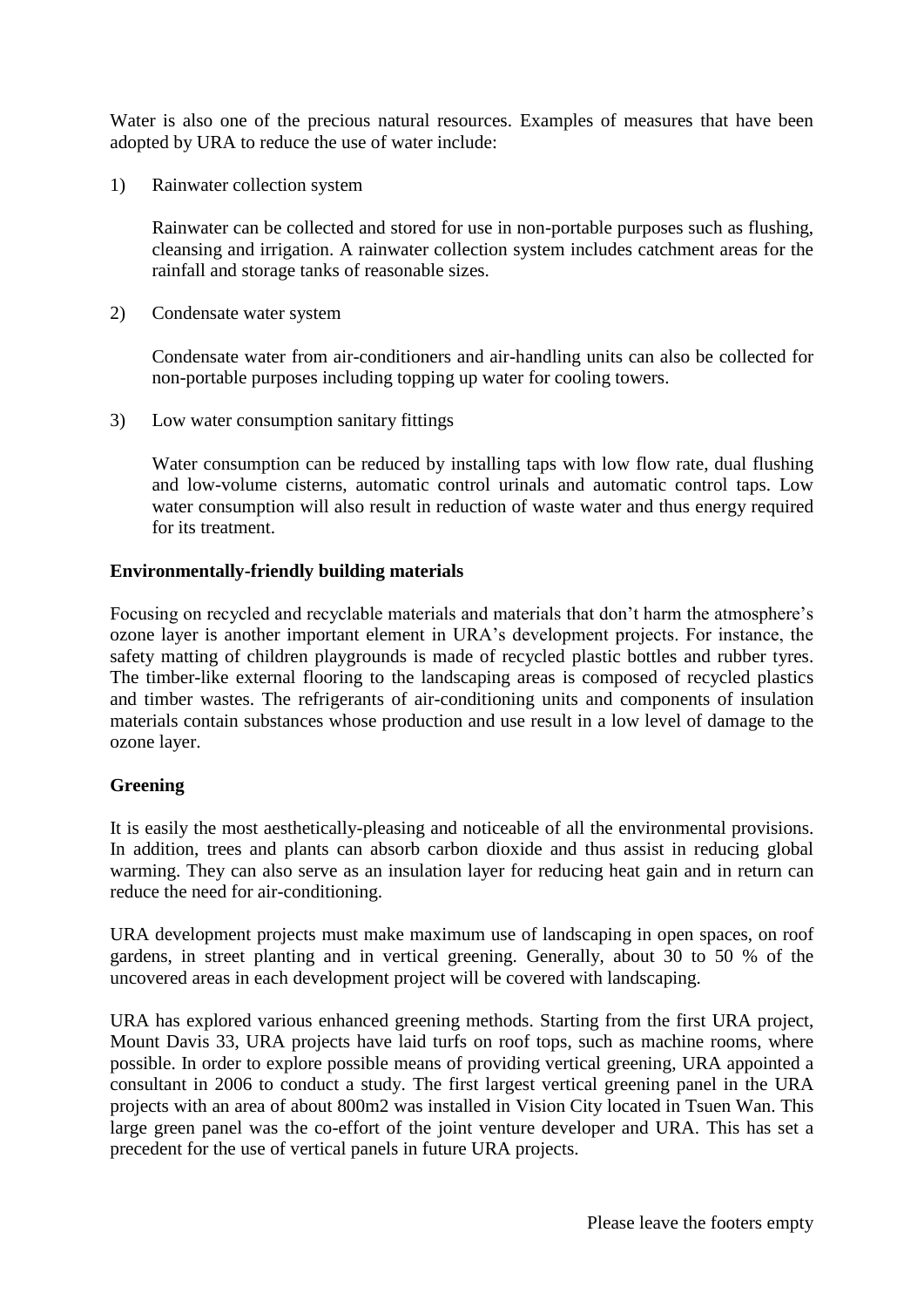## **Facilities for collection of recyclable waste**

In Hong Kong SAR, the continued rapid growth in waste has resulted in the running out of landfill space far earlier than expected. Construction waste has put tremendous pressure on the landfills. Building new landfills is very costly and will deprive the valuable land for more beneficial use. It is a pressing need for implementation of necessary measures in reduction and recycling of waste.

The practical measures in collecting recyclable waste have been implemented in URA projects. Contractors working on URA projects are encouraged to collect recyclable construction waste on site. For instance, URA"s demolition projects generally adopt a selective-demolition method. Recyclable materials such as reinforcement, plastic pipes and metals, are taken down and collected prior to the physical demolition of the structure.

In addition, facilities are provided at each floor of the residential buildings to collect the recyclable domestic waste. Certainly, they need to be the right size for the population they serve and they must be serviced adequately.

#### **Reduction of construction waste and environmental nuisances during construction**

URA encourages the reduction of construction waste and environmental nuisances during construction. The adoption of design such as pre-fabricated external walls, drywall partitions minimizes construction waste. The introduction of noise mitigation measures such as environmental demolition method, and the implementation of proper environmental management planning minimizes potential nuisance to surrounding buildings.

## **ENVIRONMENTAL PERFORMANCE ASSESSMENT**

The Building Environmental Assessment Method (BEAM) is a popular environmental performance assessment method adopted in HKSAR. BEAM is devised by a local non-profit making organization, the Business Environment Council. BEAM assesses the environmental performance of a development on the basis of six aspects, which include site, materials, energy, water, indoor environmental quality and innovations. There are four ratings for the environmental performance, viz. Platinum, Gold, Bronze and Silver. For ascertaining the environmental performance, URA generally requires the achievement of 'platinum' rating, the highest distinction possible, for its projects under BEAM.

In association with the formation of the Green Building Council in HKSAR in November 2009, an updated version of BEAM, BEAM-PLUS, has been put in place with effect from 1 April 2010. This updated method will still assess the environmental performance from those six aspects but with much higher requirements on obtaining the credits. For instance, a building services design meeting the energy efficiency guidelines issued by the government would not obtain a credit under BEAM but would be a prerequisite for assessment under BEAM-PLUS.

Such enhanced assessment requirements may lift the environmental standards of the buildings in future. URA will have to review the environmental provisions to be specified in its future projects in order to obtain a high environmental rating under BEAM-PLUS.

#### **SUMMING UP**